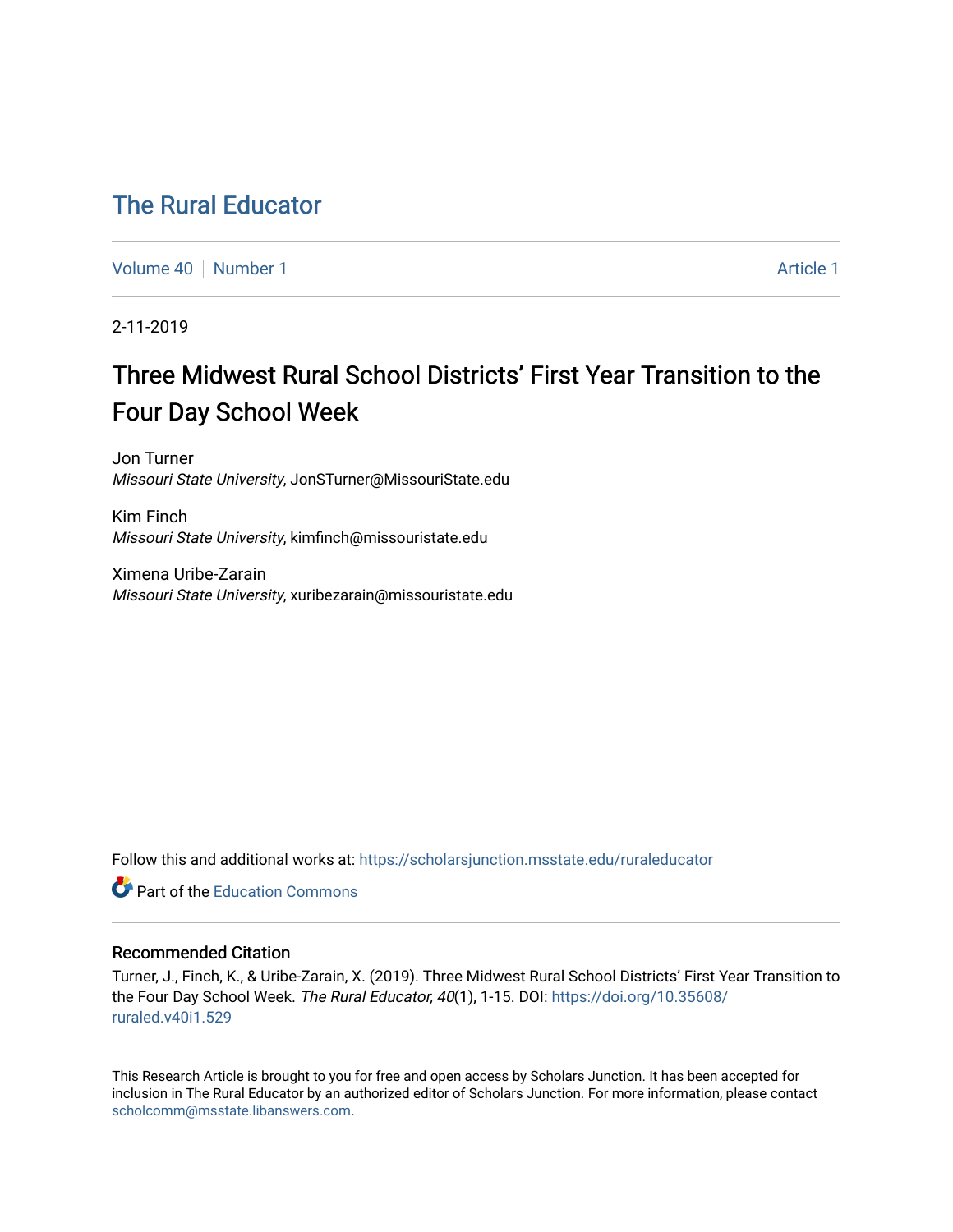# *Research Article*

# **Three Midwest Rural School Districts' First Year Transition to the Four Day School Week: Parents' Perspectives**

# **Jon Turner Kim Finch Ximena Uribe-Zarain**

*The four-day school week is a concept that has been utilized in rural schools for decades to respond to budgetary shortfalls. There has been little peer-reviewed research on the four-day school week that has focused on the perception of parents who live in school districts that have recently switched to the four-day model. This study collected data from 584 parents in three rural Missouri school districts that have transitioned to the four-day school week within the last year. Quantitative statistical analysis identifies significant differences in the perceptions of parents classified by the age of children, special education identification, and free and reduced lunch status. Strong parental support for the four-day school week was identified in all demographic areas investigated; however, families with only elementary aged children and families with students receiving special education services were less supportive than other groups.*

#### **Review of Literature**

Rural schools in the United States face a variety of challenges. In addition to financial stresses facing many rural schools, the three most commonly cited challenges of rural education relate to the recruitment, retention (Monk, 2007), and training of high quality teachers (Parsley & Barton, 2015). In order to meet these challenges, increasingly rural schools are exploring innovative practices. While these challenges are not necessarily unique to rural schools, rural schools, especially those in places with fixed or declining enrollment, are increasingly adopting an idea to meet these challenges that has been utilized in rural America for years: using a fourday school week (Hill & Heyward, 2015).

While there are exceptions, nationally the move toward four-day school weeks has been driven mainly in small rural, and often isolated, school districts (Heyward, 2018). The number of rural schools utilizing the four-day school week is growing. In 2011, a survey completed by the *Washington Post* found that at least 292 school districts nationwide use the four-day school week, more than double the number estimated two years earlier (Layton, 2011). By 2018, the number of fourday school week districts in the United States had grown to at least 550 districts with every state west of the Mississippi having four-day school week districts, excluding only Arkansas (Heyward, 2018). Most of

the existing research on the four-day school week has been conducted by state departments of education or individual school districts. "Though over 100 districts across the country operate on a four-day week, there is a lack of peer-reviewed research on the topic" (Plucker, Cierniak, & Chamberlin, 2012, p. 5).

The mountain west states have seen a proliferation of four-day school districts. In Idaho, over 9% of the student population attend schools with four-day weeks (Richert, 2016), and 42 of Idaho's 115 public school districts now follow a four-day a week school calendar (Cummings, 2015). In Colorado, more than half of the state's public school districts follow a four-day school week (French, 2017). However, since most of the schools using the shortened school week are small rural school districts, only a small percentage of Colorado's students attend four-day week schools (Lefly & Penn, 2011). In Missouri, during the 2018-2019 school year, 33 of the states' 518 school districts utilized a four-day school week; all of these schools are small rural districts. Only four of the Missouri shortened school week districts have a K-12 enrollment of more than 1,000 students with 20 having fewer than 500 students in grades K-12.

#### **Four-day School Week: A Cost-Saving Initiative**

The move to a four-day school week is often driven by the need to save money during state or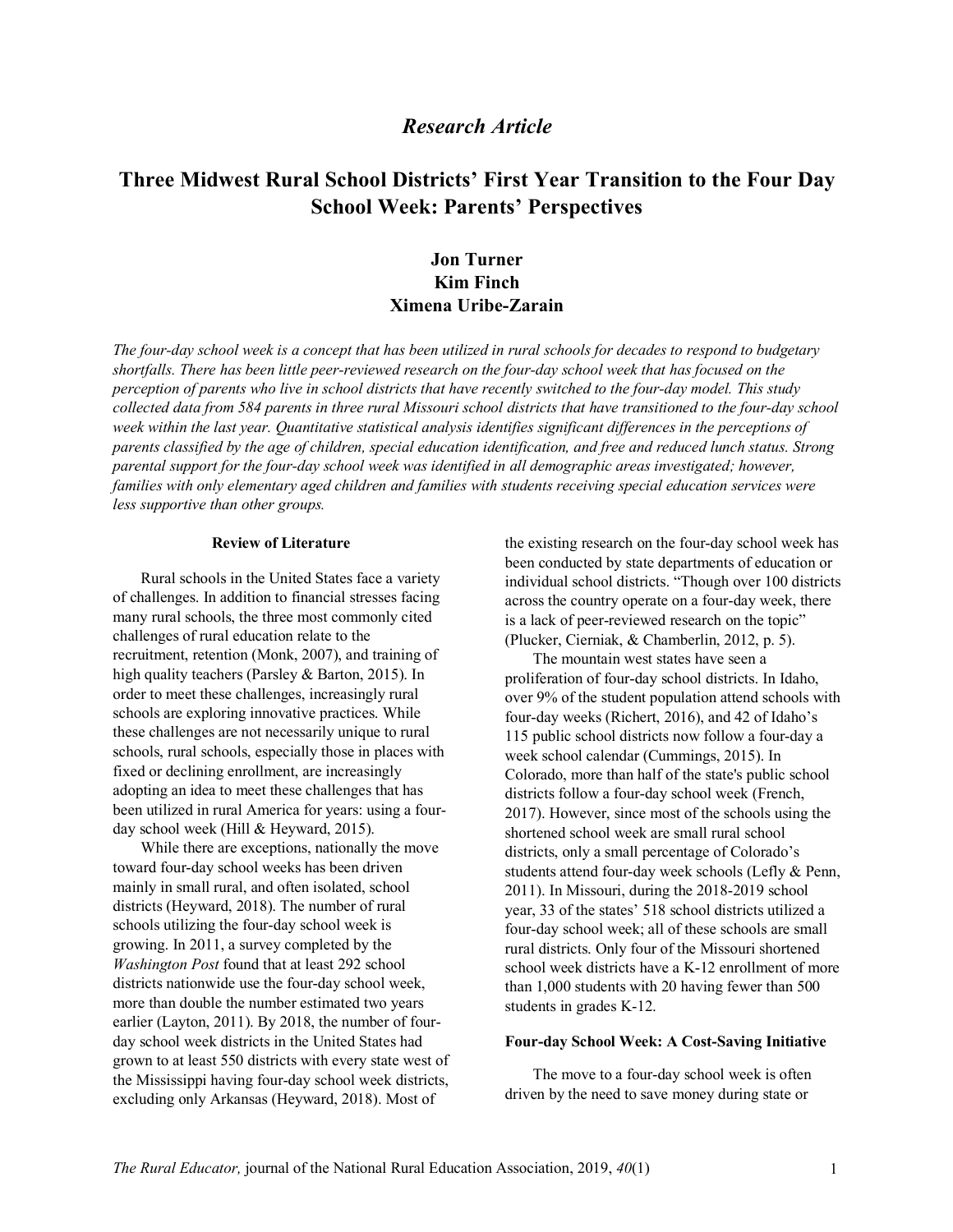school district budget constraints (Anderson & Walker, 2015; Bitton, 2016; Cummings, 2015; Donis Keller & Silvernail, 2009; Henton, 2015; Herring, 2010; Juneau, 2011; Plucker et al., 2012; Sagness & Salzman, 1993; Tobias, 2016). A study completed by the nonpartisan Education Commission of the States, however, determined the maximum financial savings experienced by a school district implementing the four-day school week was just over five percent (Griffith, 2011), savings have typically been less (Rosenberg, 2015).

The move to a four-day school week during hard financial times is not new in the United States; a shortened school week was used during the Great Depression of the 1930's in hard-hit communities (Donis Keller & Silvernail, 2009). In the 1970's, the United States gained a renewed interest in reducing the number of school days due to increased heating and transportation costs during the 1973 Arab oil embargo (Cummings, 2015). In 2009, while facing a budget crisis, Hawaii officials implemented seventeen mandatory "Furlough Fridays" for state public schools, implementing a temporary four-day school week statewide (Herring, 2010). Some research findings point to public opposition to the four-day school week to save money (Ray, 2003); however, new reasons are now given by school leaders for a shift to longer but fewer school days in American schools (Dam, 2006; DenOuden, 2016).

#### **Four-Day School Week in Rural Missouri**

In 2009, the state of Missouri enacted legislation giving school districts an option of retaining a fiveday school week (174 days) or transitioning to a fourday school week (142 days). Legislation mandated the four-day school week have a minimum of 1044 hours of instruction ("Four-day school week authorized," 2009; Missouri Department of Elementary and Secondary Education, 2013; Rowland, 2014). This change gave Missouri school districts the flexibility to choose the school day calendar that best fit the local context. Since the 2010-2011 school year, 33 of Missouri's 518 public school districts have implemented the four-day school week with only one school district returning to the traditional five-day school week (Levin, 2016). The one school district that did return to the traditional five-day school week cited the increase in school day length and the perceived negative impact longer instructional days had on elementary grade children (Newman, Pavolva, & Luna, 2016).

In Missouri schools, the most commonly cited reasons for the shortened school calendar have focused more on recruitment and retention of highly qualified staff and increased professional development demands rather than budgetary reasons. One Missouri superintendent expressed a common reflection about the four-day school week in her rural district, "I've heard that education majors at local universities check for jobs at our district first because of our four-day schedule" (Turner & Finch, 2017, p. 11). Another Missouri superintendent added, "I've had more than one of our experienced staff members tell me that they have considered offers from other districts but have decided to stay with us because of the extra day off per week" (Turner & Finch, 2017, pp. 11-12). Rural Missouri superintendents often struggle to compete in the teacher salary market; those that use the four-day school week model consider it an innovation that helps them attract and keep good teachers.

#### **Concerns for Special Student Populations**

Nationwide, several school districts with predominately low-income students that had moved to four-day school weeks have returned to the traditional five-day calendar out of concern that fewer school days negatively impact low-income students (Cummings, 2015). While larger more affluent communities might have resources outside of school to help support students on their "day off", in rural four-day school districts there is a concern often voiced by educators that small, rural, isolated school districts do not have the resources to support students and families outside of the school setting (Cummings, 2015; Turner, Finch, & Uribe-Zarain, 2017). These concerns often directly relate to the lack of childcare and the loss of free or reduced-price student meals that are provided by the federal National School Lunch Program (Callahan, 2011; Turner et al., 2017). Student behavior during the "day off" may also be a concern for policymakers. A study of data from Colorado has indicated that the switch from a five-day to a four-day school week increases juvenile arrests for property crimes by 73 percent (Fischer & Argyle, 2016).

#### **Four-day School Week and Academic Impact**

Most research related to the four-day school week suggests it does not have a clear impact on student academic performance (Beesley & Anderson, 2007; Donis Keller & Silvernail, 2009; Giger, 2012;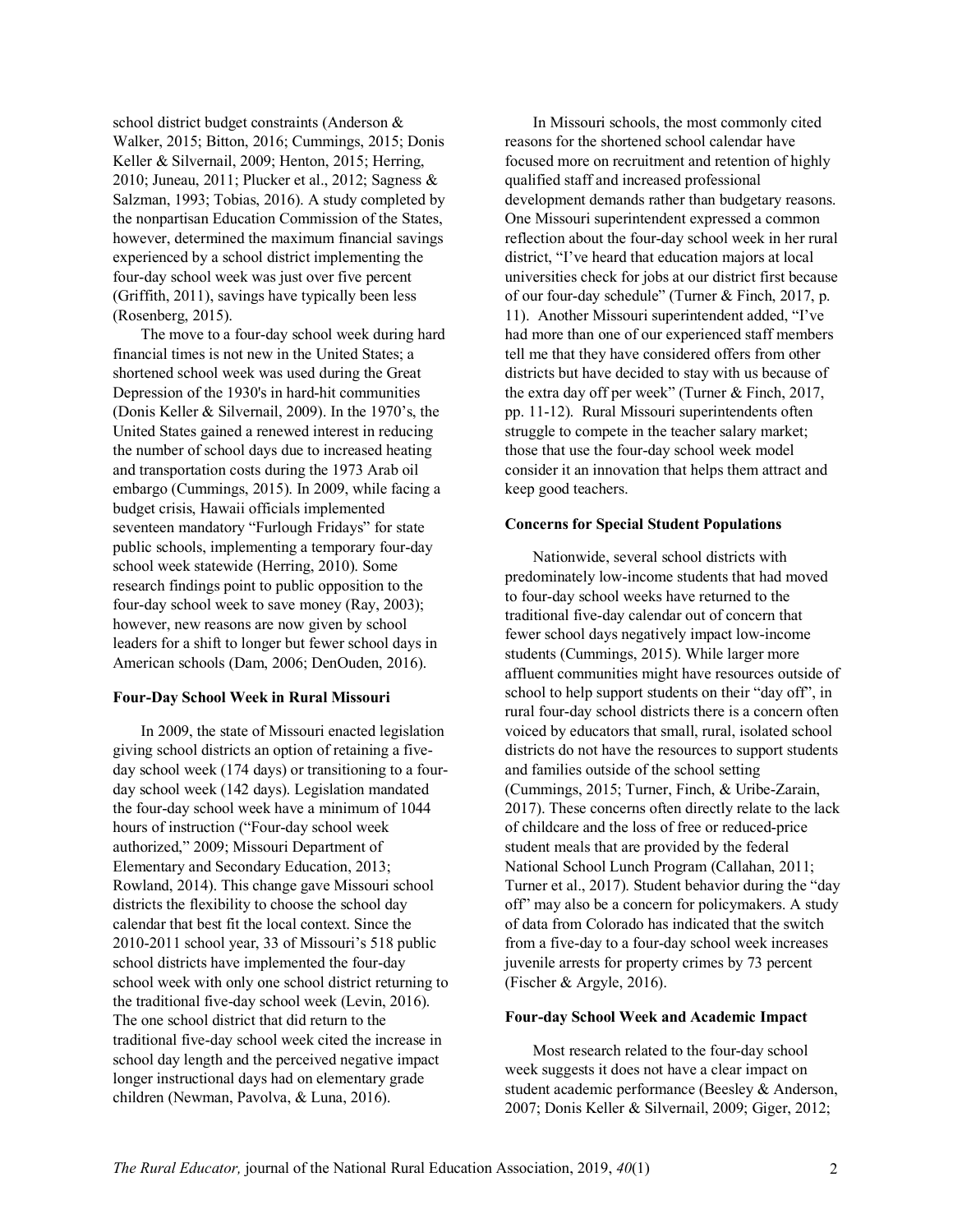Hewitt & Denny, 2011; Lefly & Penn, 2011; Ryan, 2009). A comprehensive analysis of the academic performance of students in four-day school districts in Colorado indicated a positive relationship between the four-day week and performance in elementary reading and mathematics (Anderson & Walker, 2015). Anderson and Walker (2015) concluded in Colorado when evaluating fourth and fifth-grade math and reading scores, "there is little evidence that switching to a four-day week harms student performance" (p. 20). There has been some evidence, however, that while short-term academic benefits may be obtained by switching to longer days and shortened school weeks, over time, the improved academic results may wane (Tharp, Matt, & O'Reilly, 2016).

Establishing a school culture of collaboration and teacher leadership is strongly tied to highly successful rural schools (Musselman, Crittenden, & Lyons, 2014). Schools that implement the four-day school week claim the additional days off for students results in additional time for teachers and administrators to collaborate and focus on educational outcomes. Within the rural school context, rural school teachers and administrators often have "dual roles", uncommon in larger schools. With rural educators "spread thin," they often do not have time for planning, communication, and collaboration with others (Willis & Templeton, 2017). Since most teachers in smaller rural schools live outside the rural districts where they teach (Ulferts, 2016), afterschool collaboration time can be burdensome and one less travel day with the four-day week can be perceived as a benefit.

In Missouri schools, the four-day districts typically have at least one full day a month to provide opportunities for academic collaboration and professional development. In the past, this collaboration time was often provided in "half-day" teachers' meeting days or at the end of the regular school day. This additional time and consistency of teacher professional development efforts in four-day districts could lead districts to provide better planned, more focused professional development that meets the individual teacher needs, which may result in improved academic performance.

#### **Parental View of Four-day School Week**

There have been few studies lead by independent researchers that evaluate the opinions of parents about a transition to a four-day school week. In the research that has been conducted, the availability of

childcare on the additional day out of school was identified as a concern (Beesley & Anderson, 2007; Dam, 2006; Donis Keller & Silvernail, 2009; Hale, 2007; Juneau, 2011; Plucker et al., 2012; Reeves, 1999; Yarbrough & Gilman, 2006). There has also been some concern identified related to the four-day school calendar's appropriateness for at-risk or special needs students (Beesley & Anderson, 2007; Dam, 2006; Juneau, 2011; Plucker et al., 2012; Reinke, 1987). School administrators and teachers cite the perceived challenge of the extended days off for students with learning disabilities (Hale, 2007; Turner et al., 2017). The extended length of the school day, especially pertaining to younger students, has also been identified as a frequent concern of some parents and educators (Beesley & Anderson, 2007; Donis Keller & Silvernail, 2009; Juneau, 2011; Newman et al., 2016; Reinke, 1987).

Dam (2006) reported that parent satisfaction surveys distributed by the Colorado Department of Education indicated 80 to 90% of community members preferred to continue the four-day week in school districts where the model had been operating for several years. One of the conclusions of this study was that opposition to the four-day school week came from community members who were not directly associated with schools. Furthermore, in a recent survey of all 32 schools in Montana using the fourday school week, constituents liked the change to a four-day school (Juneau, 2011).

Current research that focuses on the four-day school week has often been conducted by state departments of education and local school districts. This research has failed to investigate the topic, in a scientific manner, related to the perceptions of parents from differing demographic groups. Specifically, past research has found the need for further investigation of parental concern from specific demographic groups like households with students receiving special education services, lowincome families, and single-parent households. Also, past research has identified a need for research in four-day school week districts that focuses on parent perception based on the age of their children currently enrolled in school.

#### **Purpose of the study**

The purpose of this study was to explore parents' perceptions about the four-day school week model within their first year of implementation in three rural school districts. More specifically, the research questions are: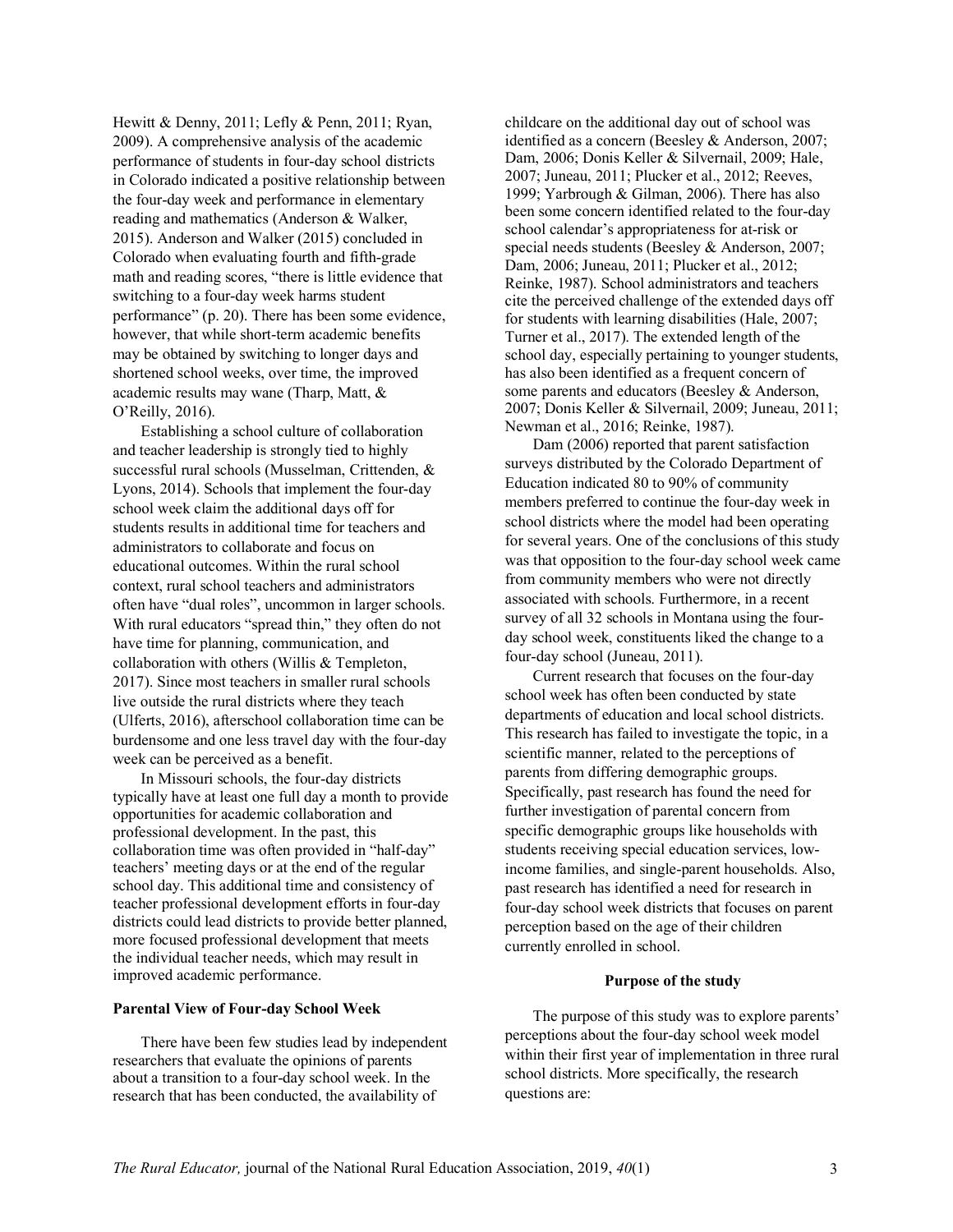- 1. How do parents in three rural school districts feel about a four-day school week at the end of the first year of implementation?
- 2. Are there differences in parents' perceptions given different demographic situations (children receiving special education services, or free or reduced lunch; single parent families; children in lower or upper grades)?

#### **Method**

#### **Participants**

Data collection for this study was completed during the 2015-2016 school year. Three independent rural public school districts participated in the study; all three schools were nearing the end of the first year of usage of a four-day school week. The three school districts are located within sixty miles of each other, within two neighboring counties. The first school district had a K-12 student enrollment of approximately 500 students, the second had an enrollment of approximately 650 students, and the third had an approximate K-12 enrollment of 1,000 students. All households with students enrolled in any of the three school districts received parent/family perception surveys by mail as part of this study; 2,186 surveys were mailed. A total of 584 families (21% response rate) responded to the family perception survey of the four-day school week.

Thirty-eight percent of the responding families had one child enrolled in school at the time of the survey; 35% percent had two children enrolled, 17% had three, and the rest had four or more children in school. Of the 584 families, 159 families (26%) reported having only elementary school children, 175 (30%) only middle or high school children, and 250 (44%) were families with both elementary school and upper grades children. Eighteen percent of the families said their children spent most of their week in a single parent home, 46% reported their child received free or reduced lunches, and 14% stated their children received special education services.

#### **Procedure**

Survey administration was conducted by the principal investigator in cooperation with the three participating rural school districts. The school district mailed the survey to all households with children enrolled within their school districts. Postage paid

return envelopes were provided to the families with surveys being returned to the principal investigator. Schools used automated phone calling systems and school email messages to encourage parents to complete the survey and return it to the principal investigator. Data were entered manually into a password-protected database. The cleaned data were then exported via a comma-separated values file used for statistical analyses.

#### **Instrument**

The 13-item survey instrument was developed based on the review of four-day school week literature. The questionnaire was reviewed by the cooperating school district school administrators. The final version of the survey included the changes from feedback from three administrators of the three rural school districts. Changes refined the wording and structure of the survey. The four-day school week family perception survey included demographic information such as number of students enrolled in the school district and the grade(s) they attended, information on free and reduced lunch, single parent homes, and special education services. The 13 items about families' perceptions had a Likert-type scale (1= *Disagree*, 2= *Somewhat disagree*, 3= *Not sure*, 4= *Somewhat agree*, and 5= *Agree*). Items were grouped in three sets: impact, concerns, and approval. Impact items referred to the impact the change in school week structure had on families and schools. The concerns section included questions about potential drawbacks (i.e., childcare and safety, for example) of the four-day week model. Finally, the two last items were about family support or lack thereof of the shorter week model.

#### **Data Analysis**

Researchers are aware of the debate on whether Likert-scales responses should be analyzed as interval-level data or ordered-categorical data (Clason & Dormody, 1994). However, for five-point items with Likert-type scales, the use of *t* test is acceptable, and results are comparable to its nonparametric counterpart (De Winter & Dodou, 2010). SPSS 23 was used for data entry and analysis. The researchers first calculated frequency distribution of the responses and then calculated *t* tests to compare the perception of different groups.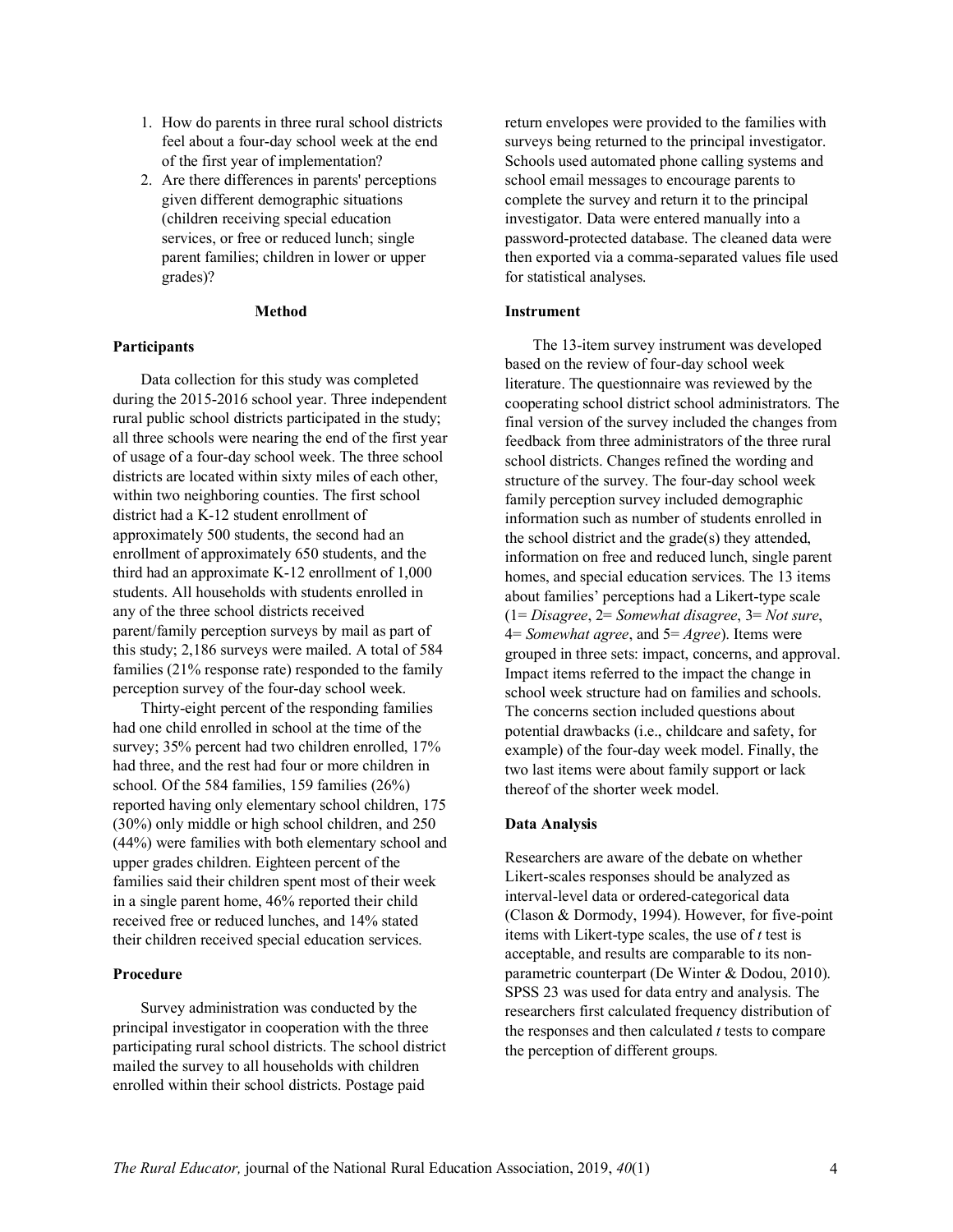|                                                                                                                                                   | n   | D    | SD   | NS   | SА   | A    | $\boldsymbol{m}$ | sd    |  |  |
|---------------------------------------------------------------------------------------------------------------------------------------------------|-----|------|------|------|------|------|------------------|-------|--|--|
| 1. The four-day school week has had a positive impact on<br>my family                                                                             | 540 | 11.1 | 7.0  | 8.7  | 13.1 | 60.0 | 4.04             | 1.40  |  |  |
| 2. My children like the four-day school week better than<br>the five-day school week we had in the past                                           | 532 | 77   | 3.4  | 3.2  | 6.6  | 79.1 | 4.46 1.20        |       |  |  |
| 3. My children have been as successful in school with the<br>four-day school week as they were in the past with the<br>five-day school week       | 572 | 7.3  | 6.1  | 6.1  | 12.8 | 67.7 | 4.27             | 1 25  |  |  |
| 4. As compared to previous years, with the four-day<br>school week I feel teachers communicate better with<br>parents and on a more regular basis | 485 | 22.3 | 13.8 | 18.8 | 16.9 | 28.2 | 3.15             | 1.52  |  |  |
| 5. The four-day school week has given school staff more<br>time to prepare                                                                        | 538 | 5.9  | 2.8  | 30.3 | 9.3  | 51.7 | 3.98             | 1.21  |  |  |
| 6. The four-day school week is having a positive impact<br>on what is being taught in classes                                                     | 540 | 9.1  | 7.8  | 36.7 | 11.9 | 34.6 | 3.55             | 1.28  |  |  |
| 7. The four-day school week has improved public opinion<br>of the quality of our school district                                                  | 575 | 16.9 | 5.6  | 44.9 | 10.1 | 22.6 | 3.16             | -1.31 |  |  |

*Frequency distribution of responses (%) and descriptive statistics of impact items*

#### **Results**

Table 1

Parents' perceptions of the four-day school week in their first year of implementation were favorable. In this section, the frequency distribution and descriptive statistics related to impact, concern, and approval items followed by comparison of perceptions based on demographic variables were presented.

**Impact items.** Regarding the impact items, families had more positive opinions when it came to impact directly on their family and children (see Table 1). In items 1, 2, and 3, between 73% and 86% of the families agreed the four-day week had a positive impact on their family, their children preferred this new model, and children were as successful as their previous experience in the fiveday school week. Families' perceptions were more divided when the questions were about the impact on school matters. The percentage of families agreeing, disagreeing, and being neutral on items 4, 5, 6, and 7 was distributed more evenly, but still tending to positive opinions about the four-day school week.

**Concerns items.** With respect to items implying concern, the perception of families was still positive about the four-day week (see Table 2). Overall, families reported the new model did not add more homework time. More importantly, 88% of parents disagreed with the statement about being concerned with the safety of their children on the weekday they

are off school. Similarly, 86% of parents disagreed that they struggled finding daycare on the day school was not in session. Finally, one of the greater concerns for rural school districts, where 46% of the students received free or reduced lunch, was the fact of having one weekday without access to school meals. Ninety-one percent of the respondents reported this was not an issue.

**Approval items.** Two items in the survey asked families directly about their support/approval of the four-day week model (see Table 3). Item 12 was phrased positively, while Item 13 was not, and the results were consistent. Between 11% and 15 % of the families reported being neutral about continuing or not with the model. Sixty-nine percent agreed with the statement that the four-day week model should continue, and 67% disagreed with returning to the five-day model. In both cases, the approval for fourday week model was evident for most of the parents who responded to the survey.

**Comparisons**. The parents' perceptions were also analyzed by comparing demographic characteristics. In this section, the comparisons among families with and without children in special education, receiving free or reduced lunch, and families whose children attend elementary grades as opposed to upper level grades (middle and high school) are presented. Differences in perceptions from families whose children who spent or did not spend most of their time in a single parent home were also examined, but there were no significant differences. Independent-samples *t* tests were used to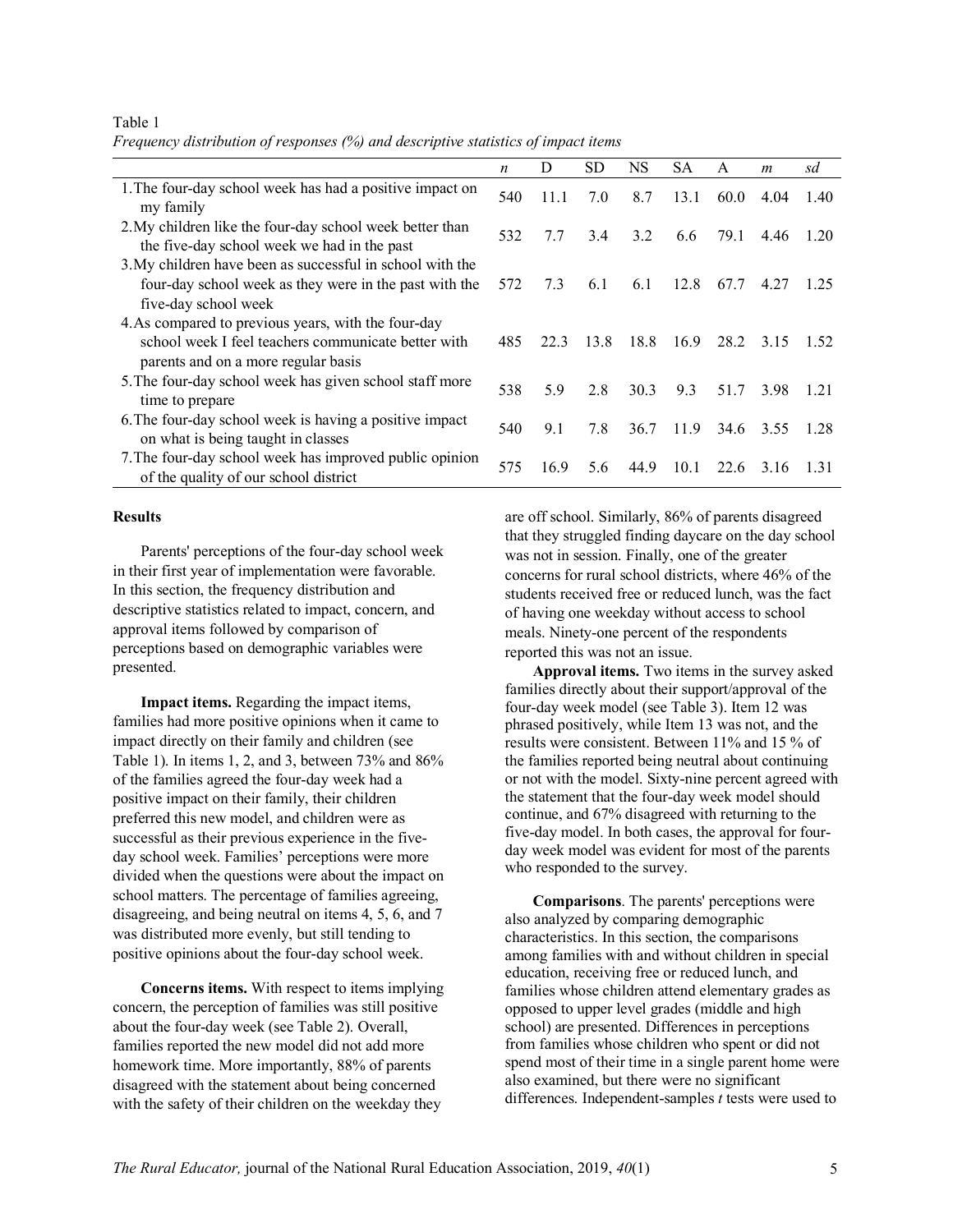Table 2

*Frequency distribution of responses (%) and descriptive statistics of concern items*

| Concern Items                                                                                                          | $\boldsymbol{n}$ | D    | SD.          | NS   | <b>SA</b> | A   | $\boldsymbol{m}$ | sd    |
|------------------------------------------------------------------------------------------------------------------------|------------------|------|--------------|------|-----------|-----|------------------|-------|
| 8. The four-day school week has resulted in more<br>homework for my child                                              | 578              | 58.0 | 133          | 14.0 | 8.8       | 5.9 | 191              | -1.26 |
| 9. On Mondays when we are out of school, I am<br>concerned about the safety of my children                             | 579              | 85.0 | 33           | 1.7  | 5.7       | 4.3 | 141              | -1.07 |
| 10.I have struggled to find childcare for my children on<br>the Mondays that school is not in session                  | 571              |      | 84.2 2.1 1.8 |      | 6.8       | 5.1 | 146 114          |       |
| 11. The lack of the school breakfast and school lunch<br>program on Mondays has had a negative impact on<br>our family | 577              | 894  | 16           | 35   | 33        | 23  |                  | 0.86  |

#### Table 3

*Frequency distribution of responses (%) and descriptive statistics of approval items*

| Approval Items                                                             | $\mathbf{n}$ |     | SD. | NS SA | A                                |                | sd |
|----------------------------------------------------------------------------|--------------|-----|-----|-------|----------------------------------|----------------|----|
| 1. The four day school week model should be used again<br>next school year | 579          | 162 |     | 149   |                                  | 68.9 4.05 1.52 |    |
| 2. I would prefer that our school return to a five-day<br>school week      | 579.         |     |     |       | 64.1 3.3 11.2 4.8 16.6 2.07 1.56 |                |    |
|                                                                            |              |     |     |       |                                  |                |    |

detect differences in perceptions. The differences found associated to demographics are as follows.

*Special Education Services***.** When comparing families with children who received special education services (n=80) and families who did not (n=496), the distribution of perceptions did not significantly differ between groups. Independent-sample *t*-test analyses showed there were no statistically significant differences in opinions whether families had children receiving special education services or not. However, the opinion towards the four-day week model tended to be more positive in families where children did not received special education services. Tables 4 to 6 display the descriptive statistics for impact, concern, and approval items comparing the two groups *Free or reduced lunch***.** When comparing families with children who received free or reduced lunch  $(n=266)$  and families who did not  $(n=309)$ , the researchers found that both groups had positive opinions about the model and it was not clear if, overall, one group favored the model more. Tables 7 to 9 show the descriptive statistics for impact, concern, and approval items comparing the families who received assistance with free and reduced lunch and those who did not. Independent-samples *t*-tests were conducted to compare families' opinions. The researchers found families who received free and

reduce lunch and those who did not differed on two items. First, they differed on item 18 regarding the four-day week model providing staff more time to prepare comparing responses from families with children who received free or reduced lunch and those who did not. There was a significant difference in the perception of parents of students with free or reduced lunch (M=4.10, SD=1.20) and parents of students who did not received this benefit (M=3.88, SD=1.22); *t* (*527*) =-2.10, *p* < 0.05. Although the perception of both groups is positive, it appears parents of students who received free or reduced lunch tended to agree more with this statement. Second, perceptions also varied regarding the lack of breakfast and lunch on the day school was not in session as having a negative impact on the family. As expected, the *t*-test indicated there was a significant difference in the perception of parents of students with free or reduced lunch  $(M=1.51, SD=1.14)$  and parents of students who did not received this benefit (M=1.07, SD=0.42); *t* (*571*) =-5.82, *p* < 0.001. Still, their average agreement with the statement was 1.51 and 1.07, respectively. This indicates the vast majority of parents disagreed with the lack of breakfast and lunch on the day school was not in session as having a negative impact on their family.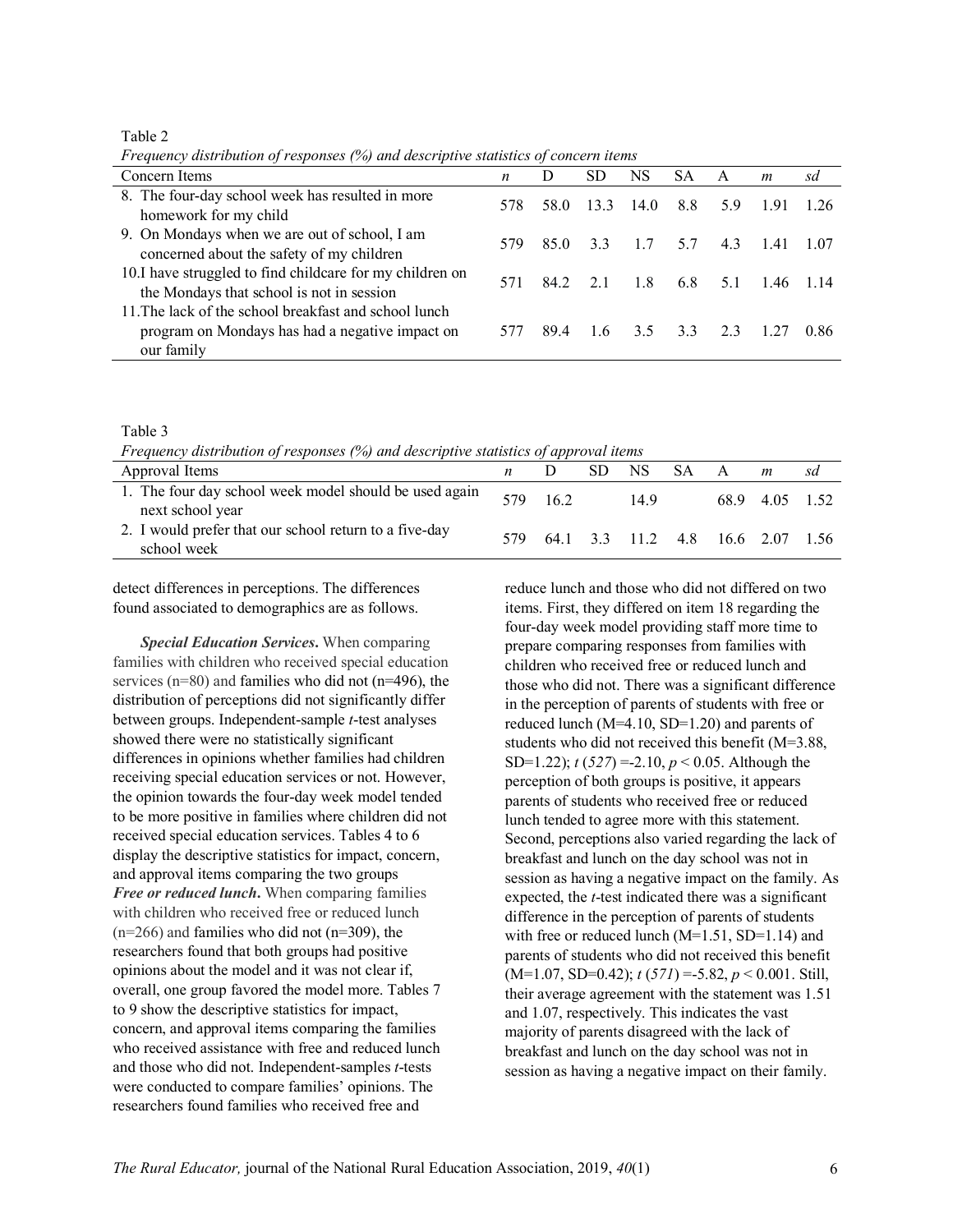| Descriptive statistics of impact items by special education                                                                                 |    |                   |       |                          |      |       |  |
|---------------------------------------------------------------------------------------------------------------------------------------------|----|-------------------|-------|--------------------------|------|-------|--|
|                                                                                                                                             |    | Received services |       | Did not receive services |      |       |  |
| <b>Impact Items</b>                                                                                                                         | n  | m                 | sd    | n                        | m    | sd    |  |
| 3. The four-day school week has had a positive impact on<br>my family                                                                       | 69 | 3.72              | 1.671 | 463                      | 4.08 | 1.361 |  |
| 4. My children like the four-day school week better than<br>the five-day school week we had in the past                                     | 75 | 4.27              | 1.455 | 455                      | 4.50 | 1.149 |  |
| 5. My children have been as successful in school with the<br>four-day school week as they were in the past with the<br>five-day school week | 80 | 3.99              | 1.522 | 489                      | 4.32 | 1.193 |  |
| 6. As compared to previous years, with the four-day school<br>week, I feel teachers communicate better with parents<br>$\cdots$             | 64 | 3.08              | 1.577 | 415                      | 3.15 | 1.521 |  |

Table 4 *Descriptive statistics of impact items by special education*

| 5. My children have been as successful in school with the  | 80 | 3.99 | 1.522 | 489 | 4.32 | 1 1 9 3 |
|------------------------------------------------------------|----|------|-------|-----|------|---------|
| four-day school week as they were in the past with the     |    |      |       |     |      |         |
| five-day school week                                       |    |      |       |     |      |         |
| 6. As compared to previous years, with the four-day school | 64 | 3.08 | 1.577 | 415 | 3.15 | 1.521   |
| week, I feel teachers communicate better with parents      |    |      |       |     |      |         |
| and on a more regular basis                                |    |      |       |     |      |         |
| 7. The four-day school week has given school staff more    | 68 | 3.93 | 1.262 | 462 | 3.98 | 1 209   |
| time to prepare                                            |    |      |       |     |      |         |
| 8. The four-day school week is having a positive impact on | 69 | 3.30 | 1.332 | 463 | 3.58 | 1 269   |
| what is being taught in classes                            |    |      |       |     |      |         |
| 9. The four-day school week has improved public opinion    | 80 | 3.28 | 1.368 | 492 | 3.14 | 1 303   |
| of the quality of our school district                      |    |      |       |     |      |         |

# Table 5

*Descriptive statistics of concern items by special education*

|                                                           |    | Received services |       | Did not receive services |                  |         |  |
|-----------------------------------------------------------|----|-------------------|-------|--------------------------|------------------|---------|--|
| Concern Items                                             | n  | m                 | sd    | n                        | $\boldsymbol{m}$ | sd      |  |
| 10. The four-day school week has resulted in more         | 80 | 2.03              | 1.359 | 495                      | 1.88             | 1.236   |  |
| homework for my child                                     |    |                   |       |                          |                  |         |  |
| 11. On Mondays when we are out of school, I am            | 80 | 1.33              | .952  | 496                      | 1.43             | 1.087   |  |
| concerned about the safety of my children                 |    |                   |       |                          |                  |         |  |
| 12. I have struggled to find childcare for my children on | 79 | 1.54              | 1 279 | 489                      | 1.45             | 1 1 2 3 |  |
| the Mondays that school is not in session                 |    |                   |       |                          |                  |         |  |
| 13. The lack of the school breakfast and school lunch     | 80 | 1.40              | 1.098 | 494                      | 1.26             | .815    |  |
| program on Mondays has had a negative impact on our       |    |                   |       |                          |                  |         |  |
| family                                                    |    |                   |       |                          |                  |         |  |

# Table 6

*Descriptive statistics of approval items by special education*

|                                                                             | Received services |      |       | Did not receive services |      |       |  |
|-----------------------------------------------------------------------------|-------------------|------|-------|--------------------------|------|-------|--|
| Impact Items                                                                | n                 | m    | sd    | n                        | m    | sd    |  |
| 14. The four day school week model should be used again<br>next school year | 80                | 3.83 | 1.675 | 496                      | 4.09 | 1.485 |  |
| 15. I would prefer that our school return to a five-day<br>school week      | 80                | 2.31 | 1 747 | 496                      | 2.02 | 1.531 |  |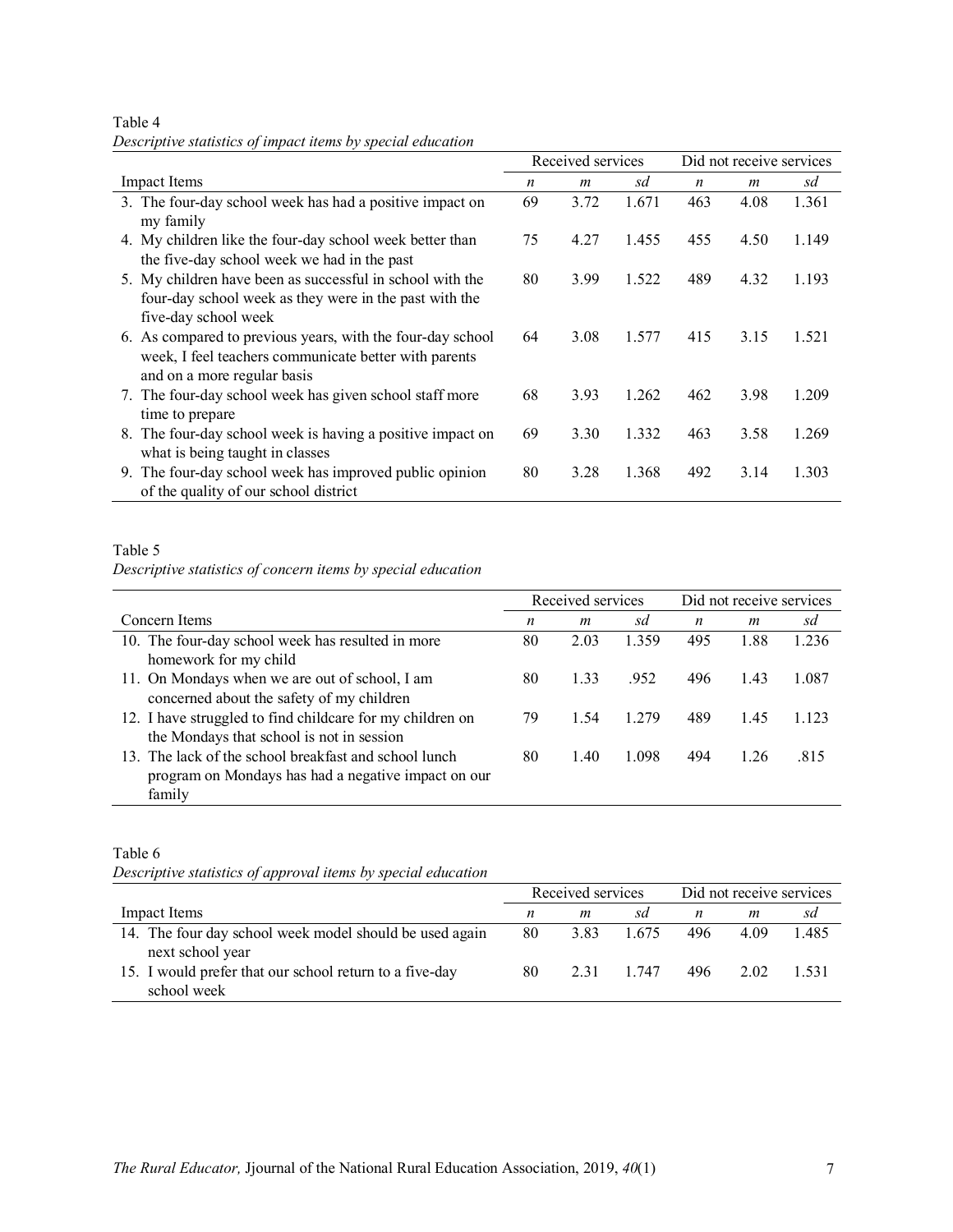#### Table 7

|                                                                                                                                                   | Free and reduced lunch |                  |       |     | Did not receive free and<br>reduced lunch |       |
|---------------------------------------------------------------------------------------------------------------------------------------------------|------------------------|------------------|-------|-----|-------------------------------------------|-------|
| <b>Impact Items</b>                                                                                                                               | n                      | $\boldsymbol{m}$ | sd    | n   | $\boldsymbol{m}$                          | sd    |
| 1. The four-day school week has had a positive impact on<br>my family                                                                             | 248                    | 4.09             | 1.424 | 283 | 3.98                                      | 1.398 |
| 2. My children like the four-day school week better than<br>the five-day school week we had in the past                                           | 245                    | 4.39             | 1.277 | 283 | 4.53                                      | 1.128 |
| 3. My children have been as successful in school with the<br>four-day school week as they were in the past with the<br>five-day school week       | 266                    | 4.20             | 1.338 | 302 | 4.35                                      | 1.165 |
| 4. As compared to previous years, with the four-day school<br>week I feel teachers communicate better with parents<br>and on a more regular basis | 223                    | 3.30             | 1.590 | 254 | 3.00                                      | 1.462 |
| 5. The four-day school week has given school staff more<br>time to prepare                                                                        | 247                    | 4.10             | 1.202 | 282 | 3.88                                      | 1.221 |
| 6. The four-day school week is having a positive impact on<br>what is being taught in classes                                                     | 248                    | 3.61             | 1.293 | 283 | 3.50                                      | 1.273 |
| 7. The four-day school week has improved public opinion<br>of the quality of our school district                                                  | 263                    | 3.37             | 1.372 | 308 | 2.98                                      | 1.235 |

*Frequency distribution of responses (%) and descriptive statistics of impact items by free and reduced lunch*

#### Table 8

*Descriptive statistics of concern items by free and reduced lunch*

|                                                               | Free and reduced lunch |      |         | Did not receive free and<br>reduced lunch |      |       |  |
|---------------------------------------------------------------|------------------------|------|---------|-------------------------------------------|------|-------|--|
| Concern Items                                                 | n                      | m    | sd      | n                                         | m    | sd    |  |
| 8. The four-day school week has resulted in more              | 265                    | 1.91 | 1.319   | 309                                       | 1.88 | 1.192 |  |
| homework for my child                                         |                        |      |         |                                           |      |       |  |
| 9. On Mondays when we are out of school, I am concerned       | 266                    | 1.38 | 1.044   | 309                                       | 1.44 | 1.093 |  |
| about the safety of my children                               |                        |      |         |                                           |      |       |  |
| 10. I have struggled to find childcare for my children on the | 264                    | 1.45 | 1.115   | 303                                       | 1.48 | 1.165 |  |
| Mondays that school is not in session                         |                        |      |         |                                           |      |       |  |
| 11. The lack of the school breakfast and school lunch         | 265                    | 1.51 | 1 1 3 9 | 308                                       | 1.07 | .424  |  |
| program on Mondays has had a negative impact on our           |                        |      |         |                                           |      |       |  |
| family                                                        |                        |      |         |                                           |      |       |  |

*Grade Levels***.** When comparing families with children in elementary grades (n=281) with families with children in middle and high school (n=298), the researchers, again, found that both groups had positive opinions about the model, but the opinion of families with students in upper levels tended to be slightly higher. Tables 10 to 12 show the descriptive statistics for impact, concern, and approval items comparing the families with students in elementary and middle and high school grades.

The researchers found statistically significant differences in four items. An independent-samples *t*test was conducted to compare the item regarding children being as successful as they were with the

five-day school week model in families with students in elementary grades and families with children in upper grades. There was a significant difference in the perception of parents of students in elementary grades (M=4.15, SD=1.34) and parents of students in upper grades (M=4.39, SD=1.16); *t* (*570*) =-2.27, *p* < 0.05. Although the perception of both groups is positive, it appears parents of students with older children tended to agree more with this statement. Perceptions also varied regarding families struggling to find daycare for their children when the school is not in session. As expected, the *t* test indicated there was a significant difference in the perception of parents of younger students (M=1.71, SD=1.38) and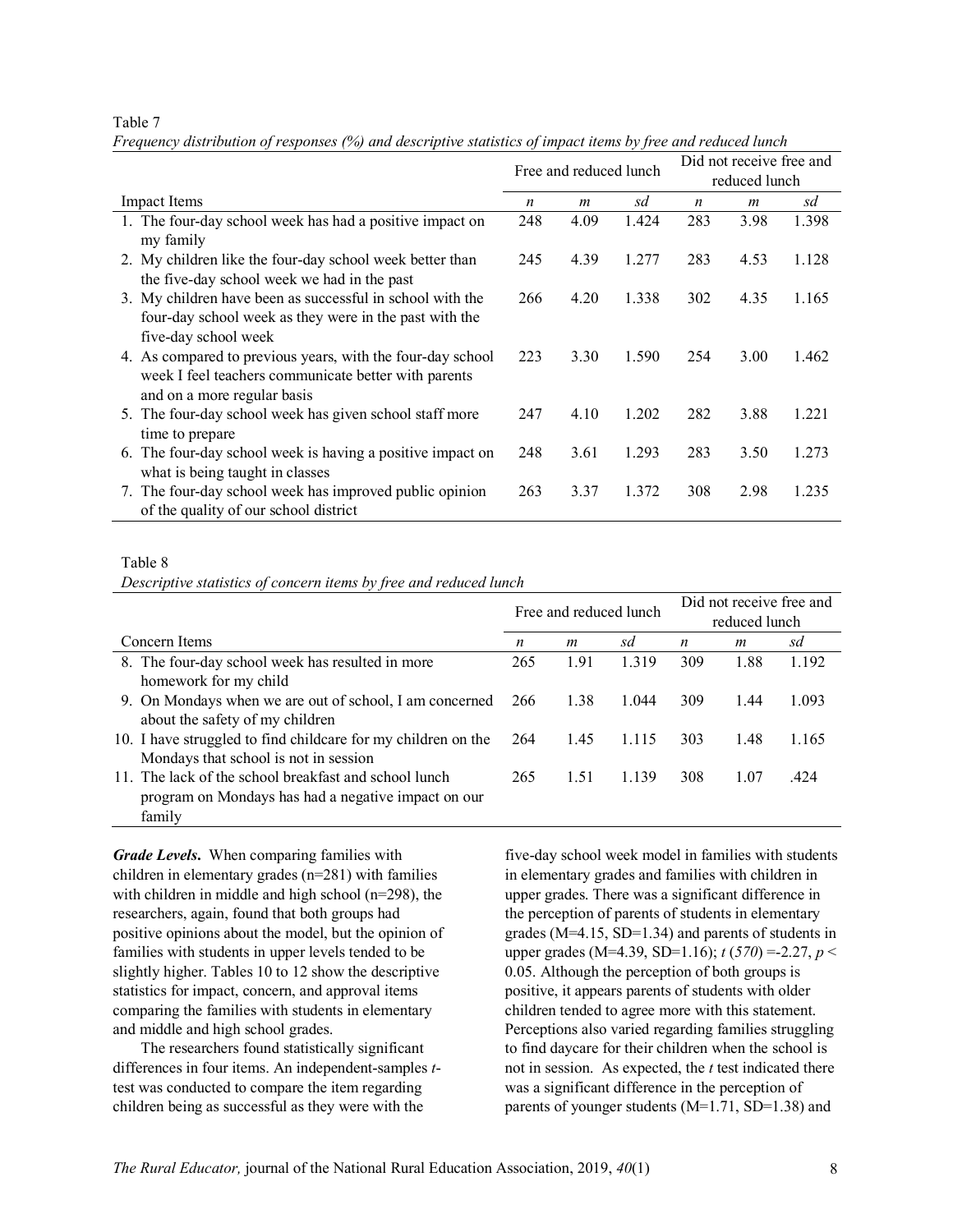| $\mathcal{L}$ $\mathcal{L}$                             |     |      | Free and reduced lunch | Did not receive free and<br>reduced lunch |      |       |  |  |
|---------------------------------------------------------|-----|------|------------------------|-------------------------------------------|------|-------|--|--|
| Approval Items                                          | n   | m    | sd                     | n                                         | m    | sd    |  |  |
| 12. The four day school week model should be used again | 266 | 4.13 | 1.461                  | 309                                       | 4.00 | 1.559 |  |  |
| next school year                                        |     |      |                        |                                           |      |       |  |  |
| 13. I would prefer that our school return to a five-day | 266 | 2.03 | 1.565                  | 309                                       | 2.09 | 1.559 |  |  |
| school week                                             |     |      |                        |                                           |      |       |  |  |

# Table 9 *Descriptive statistics of approval items by free and reduced lunch*

Table 10

*Frequency distribution of responses (%) and descriptive statistics of impact items by grade levels*

|                                                              |     | Elementary       |       |                  | Middle and High School |       |  |  |
|--------------------------------------------------------------|-----|------------------|-------|------------------|------------------------|-------|--|--|
| <b>Impact Items</b>                                          | n   | $\boldsymbol{m}$ | sd    | $\boldsymbol{n}$ | $\boldsymbol{m}$       | sd    |  |  |
| 1. The four-day school week has had a positive impact on     | 261 | 3.96             | 1.470 | 279              | 4.11                   | 1.338 |  |  |
| my family                                                    |     |                  |       |                  |                        |       |  |  |
| 2. My children like the four-day school week better than     | 248 | 4.36             | 1.300 | 284              | 4.55                   | 1.103 |  |  |
| the five-day school week we had in the past                  |     |                  |       |                  |                        |       |  |  |
| My children have been as successful in school with the<br>3. | 275 | 4.15             | 1.341 | 297              | 4.39                   | 1.157 |  |  |
| four-day school week as they were in the past with the       |     |                  |       |                  |                        |       |  |  |
| five-day school week                                         |     |                  |       |                  |                        |       |  |  |
| 4. As compared to previous years, with the four-day school   | 222 | 3.29             | 1.542 | 263              | 3.03                   | 1.494 |  |  |
| week I feel teachers communicate better with parents         |     |                  |       |                  |                        |       |  |  |
| and on a more regular basis                                  |     |                  |       |                  |                        |       |  |  |
| 5. The four-day school week has given school staff more      | 261 | 3.99             | 1.180 | 277              | 3.97                   | 1.243 |  |  |
| time to prepare                                              |     |                  |       |                  |                        |       |  |  |
| 6. The four-day school week is having a positive impact on   | 261 | 3.52             | 1.311 | 279              | 3.58                   | 1.255 |  |  |
| what is being taught in classes                              |     |                  |       |                  |                        |       |  |  |
| The four-day school week has improved public opinion<br>7.   | 278 | 3.15             | 1.309 | 297              | 3.17                   | 1.310 |  |  |
| of the quality of our school district                        |     |                  |       |                  |                        |       |  |  |

### Table 11

*Descriptive statistics of concern items by grade levels*

|                                                           |     | Elementary |       | Middle and High School |      |       |  |
|-----------------------------------------------------------|-----|------------|-------|------------------------|------|-------|--|
| Concern Items                                             | n   | m          | sd    | n                      | m    | sd    |  |
| The four-day school week has resulted in more<br>8.       | 281 | 1.89       | 1.259 | 297                    | 1.94 | 1.270 |  |
| homework for my child                                     |     |            |       |                        |      |       |  |
| On Mondays when we are out of school, I am<br>9.          | 281 | 1.40       | 1.048 | 298                    | 1.42 | 1.086 |  |
| concerned about the safety of my children                 |     |            |       |                        |      |       |  |
| 10. I have struggled to find childcare for my children on | 278 | 1.71       | 1 378 | 293                    | 1.24 | .800  |  |
| the Mondays that school is not in session                 |     |            |       |                        |      |       |  |
| 11. The lack of the school breakfast and school lunch     | 280 | 1.24       | .811  | 297                    | 1.30 | .902  |  |
| program on Mondays has had a negative impact on           |     |            |       |                        |      |       |  |
| our family                                                |     |            |       |                        |      |       |  |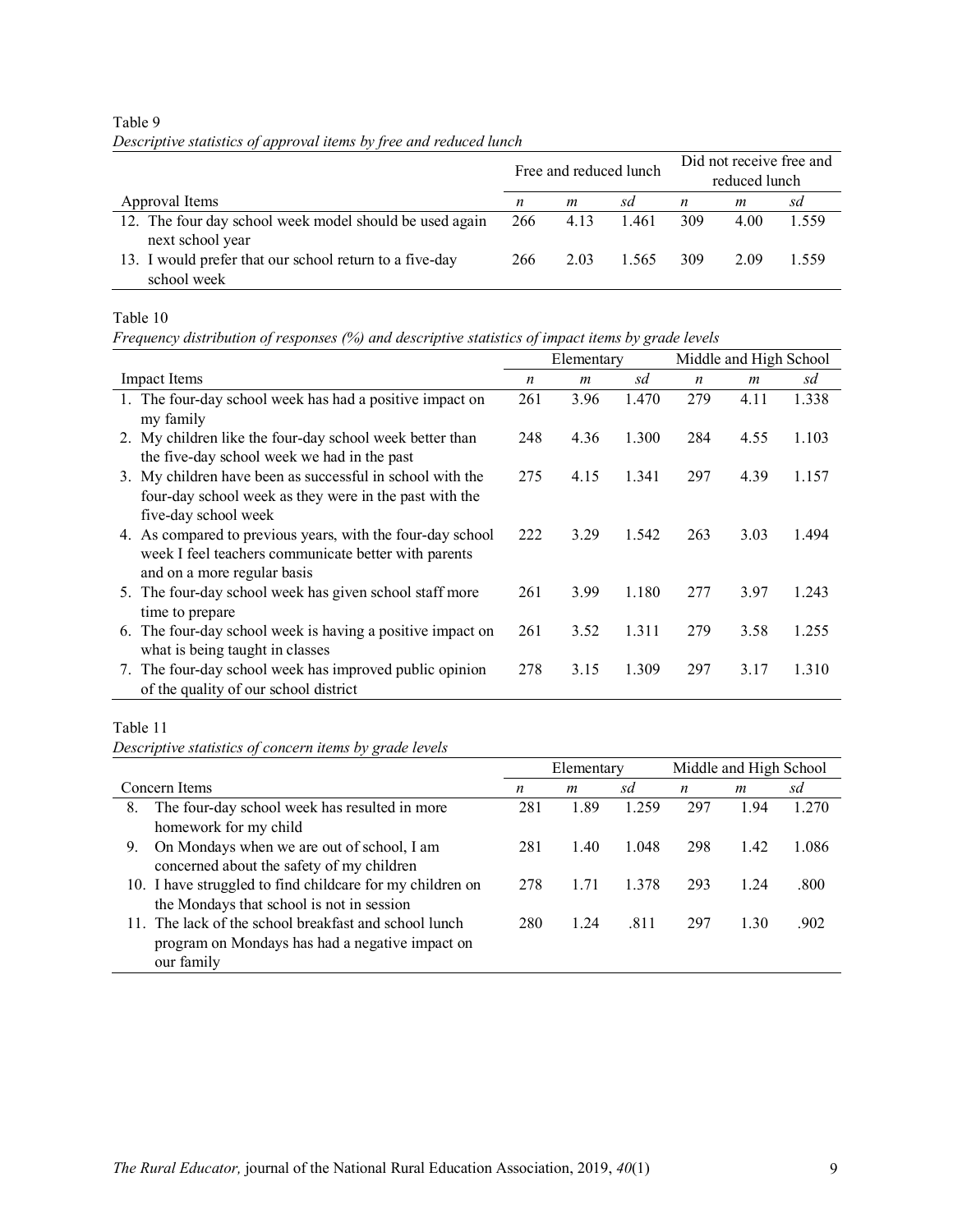|                                                         | Elementary |      |       | Middle and High School |      |      |
|---------------------------------------------------------|------------|------|-------|------------------------|------|------|
| Approval Items                                          | n          | m    | sd    | n                      | m    | sd   |
| 12. The four day school week model should be used again | 281        | 3.90 | 1.611 | 298                    | 4.19 | 1410 |
| next school year                                        |            |      |       |                        |      |      |
| 13. I would prefer that our school return to a five-day | 281        | 2.22 |       | 1656 298               | 192  | 1456 |
| school week                                             |            |      |       |                        |      |      |

Table 12 *Descriptive statistics of approval items by grade levels*

parents of older students (M=1.24, SD=0.80); *t* (*569*)  $=4.94$ ,  $p < 0.001$ . Still, their average agreement with the statement was 1.71 and 1.24, respectively. This indicates the vast majority of parents disagreed they have struggled to find daycare for their children when the school is not in session.

The other two items where differences were found between the perceptions of families with children in lower and upper grades were regarding the continuation of the four day model. Families with children in upper grades are more positive about the continuation of the four-day school model. Consequently, they tended to disagree more with the idea to return to a five-day school week. An independent-samples *t*-test showed parents with children in middle and high school (M=4.19, SD=1.41) differed from parent with children in elementary (M=3.90, SD=1.61) about continuing with a four-day school week;  $t(577) = -2.31$ ,  $p < 0.05$ . Similarly, an independent-samples *t*-test showed parents with children in middle and high school  $(M=1.92, SD=1.46)$  differed from parents with children in elementary (M=2.22, SD=1.66) about returning to a five-day school week;  $t(577) = -2.27$ , *p*  $< 0.05$ .

#### **Discussion**

This research investigated the parental perception of commonly cited issues related to the implementation of the four-day school week found in both past research and anecdotal reports made in general media. Specifically, this research explored parental concerns related to the availability of childcare (Beesley & Anderson, 2007; Dam, 2006; Donis Keller & Silvernail, 2009: Hale, 2007; Juneau, 2011; Plucker et al., 2012; Reeves, 1999; Yarbrough & Gilman, 2006), the impact of the shortened week on students receiving special education services (Beesley & Anderson, 2007; Dam; Hale, 2007; Juneau, 2011; Plucker et al., 2012; Reinke, 1987), the unique impact of the shortened week on low-income students (Callahan, 2011; Cummings, 2015), and the impact of the lengthened school day on younger

children (Beesley & Anderson; Donis-Keller & Silvernail; Juneau; Newman et al., 2016; Reinke). Parental perceptions were also explored from the perspective of raising children within single parent households. The research further investigated parental perceptions of the impact the change in the school week schedule had on families, on the school district, and on community opinion of the school district. General parental perceptions of the four-day school week model in the three rural public schools were investigated.

The general finding of this study was that in nearly all areas, parents strongly support the transistion to a four-day school week in their school district. This study found strong overall parental support to the idea that the four-day school week has had a positive impact on their family, their child, and the public perception of their school district. Overall, parental concerns were low related to commonly cited issues related to the four-day school week such as the perceived safety of their children, challenges finding childcare, and the loss of the school lunch program. Overall, parents in the three school districts studied strongly supported the four-day school week at the end of the first year of implementation and opposed a return to a five-day school week calendar. A more thorough investigation of the data uncovered a number of interesting parental perceptions that provided a deeper understanding related to the implementation of the four-day school week.

Parental perception of the four-day school week from families with students currently receiving special education services does reflect these parents do show less support for the four-day model as compared to parents of children not receiving special education; however, the distribution of perceptions did not significantly differ from parents without special education students. This study found 33% of the families with children receiving special education services preferred the school return to the five-day week as compared to only 12% of families with children who did not receive these services. When asked if the four-day school week had a positive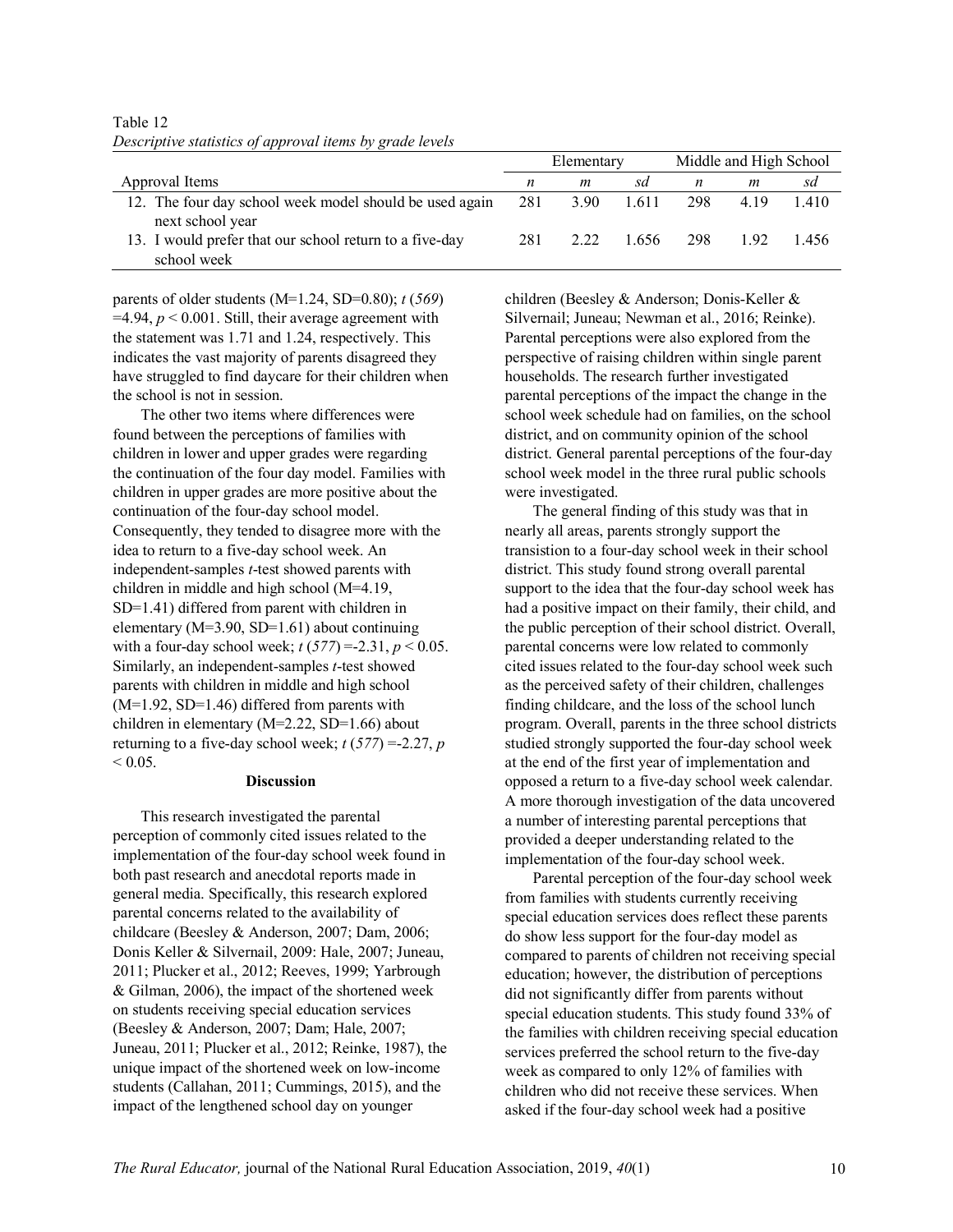impact on their family, 29.4% of parents with special education students disagreed as compared to 10.1% of parents who had no students receiving special education services. While both parents with special education students and those without special education students have a positive opinion of the four-day school week model, there are more concerns about the model in families with special education students.

This study found few significant differences related to perceptions of the four-day school week between families receiving free and reduced lunches as compared to families who do not qualify for meal support. Parents with children receiving meal support were significantly more likely to believe the four-day school week gave teachers more time to prepare and, not surprisingly, parents with children receiving free or reduced lunches were significantly more likely to perceive that the lack of a school lunch program had a negative impact on their family. Still, parental support for the four-day school week was strong with free and reduced lunch families, even slightly stronger than parents who did not receive a meal subsidy.

The parental perception of the four-day school week based on a child's age was a primary focus of this research. Previous research and anecdotal reports from media sources often cite a concern related to safety and childcare as challenges of implementing the four-day school week childcare (Beesley & Anderson, 2007; Dam, 2006; Donis-Keller & Silvernail, 2009: Hale, 2007; Juneau, 2011; Plucker et al., 2012; Reeves, 1999; Yarbrough & Gilman, 2006). This study did not confirm previous conclusions related to safety, although some moderate concerns with specific age groups were identified related to childcare. When looking at parents with only elementary students in school, only 10.2% of parents agreed with the statement that asked if they were concerned about the safety of their children during the additional day off from school. When looking at parents with both elementary and middle school/high school students enrolled, 9.7% felt concerns for safety. Only minimally higher was the parental concern of those with middle school or high school students (10.3%). This study did find a significant difference related to childcare with 25.6% of parents with only elementary students enrolled struggling to find childcare for their children when school was not in session. Only 4.7% of parents with middle school/high school students and 8.2% of parents with both elementary and middle school/high

school students identified childcare as a concern. Overall, parents with only elementary aged student still continued to support the four-day school week but to a lesser measure than parents with both elementary and middle school/high school students or only middle school/high school students.

This study investigated but did not find any significant difference in parental perception from households where children are being raised primarily in single parent households.

#### **Limitations**

The three rural school districts that participated as part of this study are demographically similar and are located within sixty miles in neighboring counties of the same state. The geographical location and demographic composition of these school districts are very specific, and results are not generalizable to other type of school districts. In addition, the political, social, and economic context within the state may play a role in the findings and may not be generalizable to other states. At the time of this study, all three school districts were completing their first year using the four-day school week. The three rural school districts decided to continue with the four-day school week model. The results in this study are from the end of the first year of implementation; once the model had been better established, perceptions of parents might have changed. Finally, the survey did not include an open-ended section for comments. This omission impeded researchers to have a more complete picture of how parents of students attending these school districts feel about the four-day school week.

#### **Conclusions and Future Directions**

While four-day school weeks are common in many rural areas of the United States, the concept is relatively new within the state of Missouri. The most commonly cited reasons by rural school leaders for the move to the shortened school week include the recruit and retention of teachers, professional development and collaboration time, and financial savings. Since first allowed by law in Missouri in 2009, 33 school districts, all rural schools, have adopted the shortened school week calendar with only one returning to a traditional five-day school week. The rural parents participating in this study are part of school districts that were at the end of the first year of using a four-day school week calendar. In general, this study has found strong support of the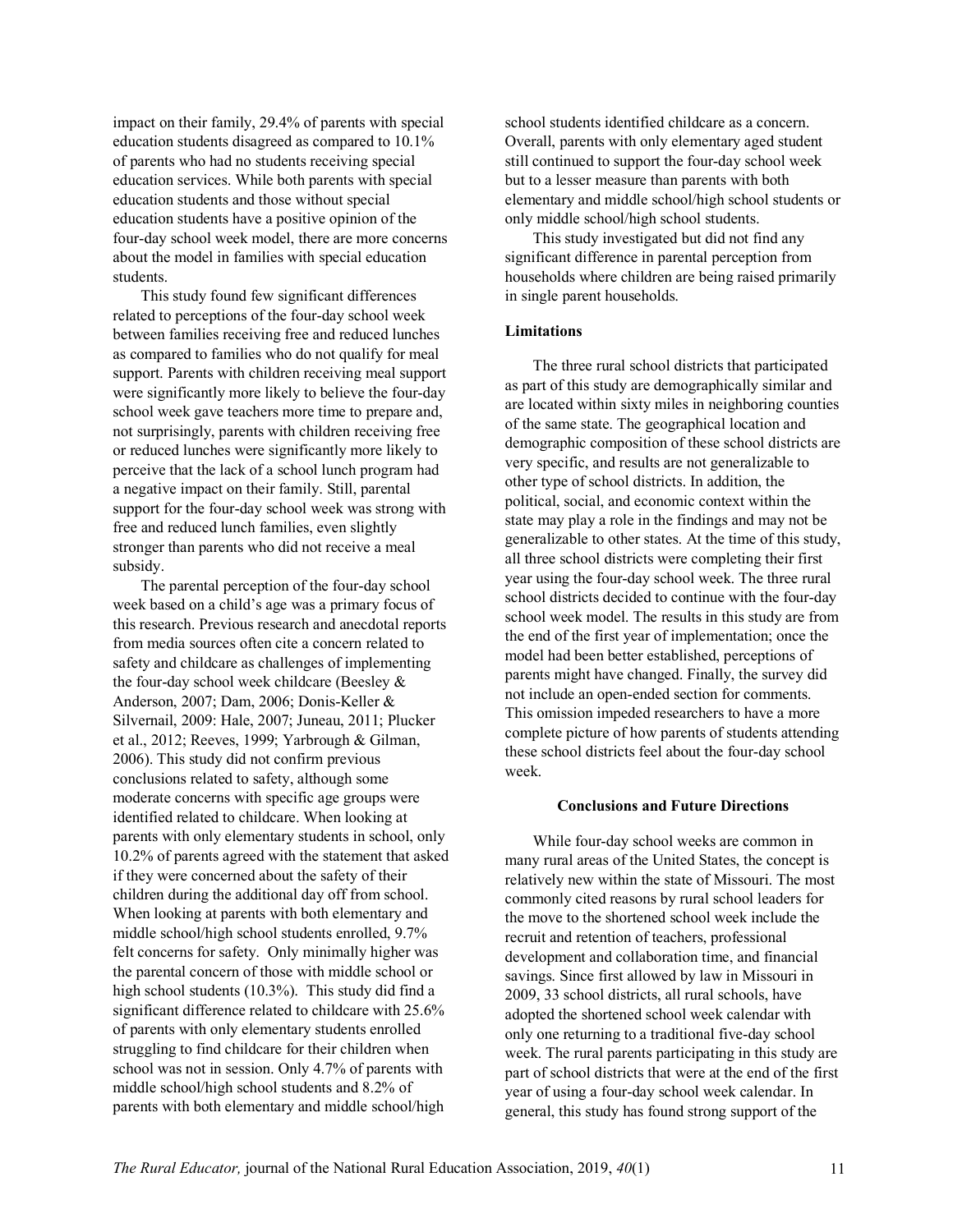four-day school from parents. Some parental groups, however, are less supportive of the four-day week calendar and this research raises some issues for further exploration by researchers and educational leaders.

This study does confirm parents with students receiving special education services are less likely to support the transition to the four-day school week. While still supportive of the four-day school week, a third (33.3%) of the parents with special education children support a return to a five-day school week in their school districts after one year of use. This demonstrated a sizable difference as compared to families without students receiving special education services. A deeper investigation of these parents' perceptions is warranted in future research with a special focus on the unique school context issues facing rural special education students and their families.

This study found few significant differences related to the perceptions of the four-day school week between families receiving free or reduced lunches as compared with those that did not receive meal support. As expected, families who did receive free or reduced lunches did report missing a day of school lunch service did negatively impact their family, but these families still supported the switch to a four-day school week even by a larger measure than other families.

This study did not find significant parental concerns about the four-day school week related to their child's safety, which is an important finding in rural areas where families often have fewer childcare options. One in four parents with only elementary children in school reported having problems finding childcare while few parents with older children had concerns about childcare issues. This issue of childcare for families with only elementary aged children warrants further investigation. Families with only elementary children comprised the majority of those who preferred to return to the five-day week model while as a whole they still support the shortened week.

This study does confirm parents with only elementary students are significantly less likely to support the four-day school week compared to parents with only middle school/high school students and parents with both elementary and middle school/high school students. While all parental demographic groups support the four-day school

week in their school, just slightly more than half of the parents (54.8%) with only elementary students want to continue to use the four-day school week the next school year. This support is well below the support shown in parents with only middle school/high school students (67.8%) and parents with both elementary and middle school/high school students (78.6%). These differences do justify further investigation related to the specific reasons for lower support from families with only younger children; school districts that adopt the four-day model should focus on providing additional support for families with younger children.

Within the local context of these three school districts, at the end of the first year of using the fourday school week model, this research has identified strong rural parental support for the four-day school week model. In all categories, parental perception of the impact the four-day school week has had on their family and the success of their children in school is positive. This study did not find that family income or parental perception in single parent households was significantly different than other parental perceptions.

Rural school district leaders using or considering the four-day week calendar will find the most significant findings of this research are the unique parental perceptions of families with special education students and families with only elementary age children. These parental groups have a positive perception of the four-day school week, but are at levels which are less positive than other parental groups. Future research related to the four-day school week should focus on the perceptions of parents with special education students and households with only elementary aged students so schools implementing the shortened school week calendar can better respond to the concerns of these parents. In addition, future research should investigate if the rural context of the parents included in this study has been influenced by the size or rural nature of their district. For example, are there differences between parent perceptions of families living in rural-remote fourday school districts as compared to rural schools closer to more metropolitain areas. It is possible the rural context of schools and communities may play a significant role in the perceptions of parents related to the implementation of the shortened school week model.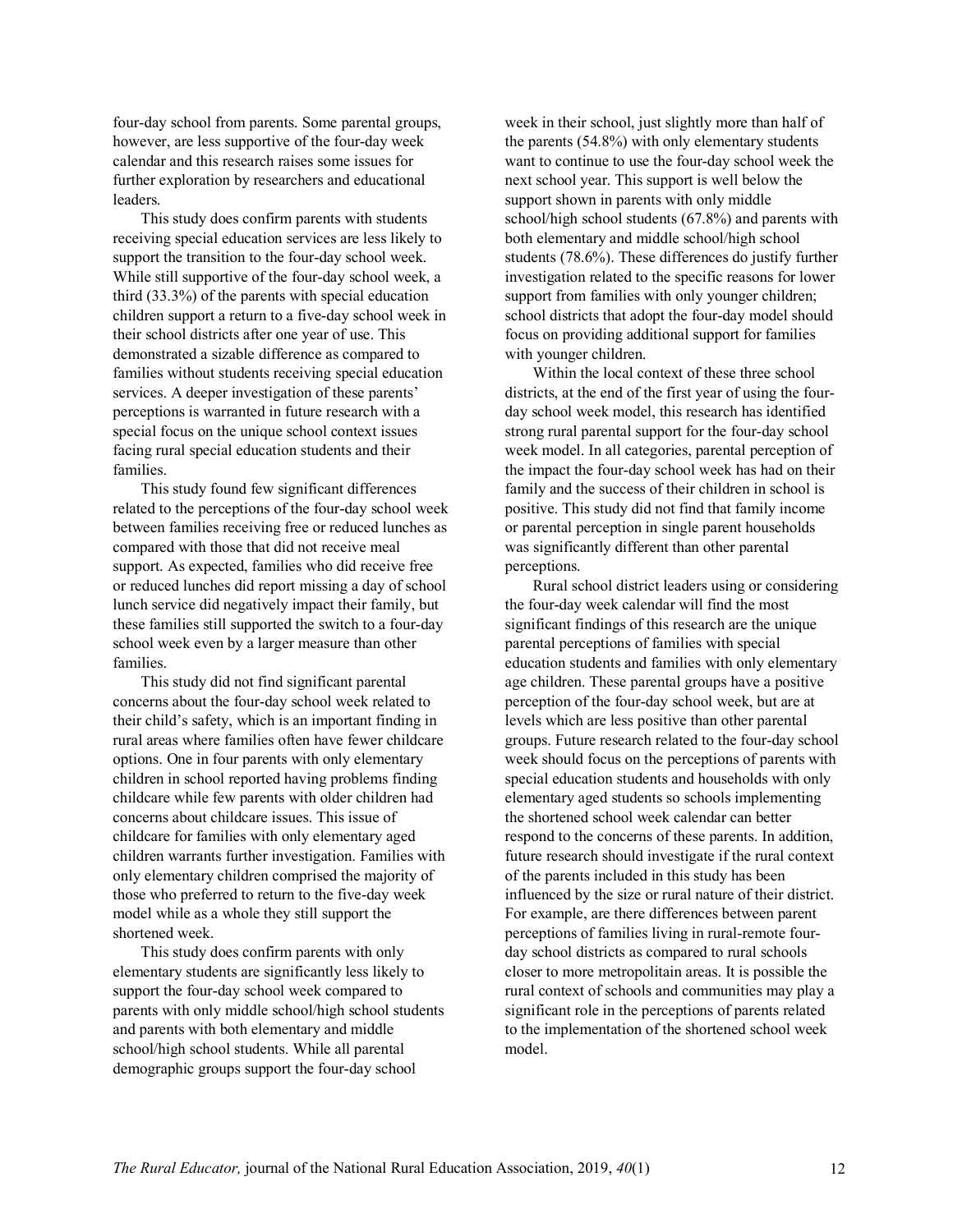#### **References**

- Anderson, D. M., & Walker, M. B. (2015). Does shortening the school week impact student performance? Evidence from the Four-Day school week. *Education Finance and Policy*, *10*(3), 314–349. doi:10.1162/edfp\_a\_00165
- Beesley, A. D., & Anderson, C. (2007). The Four-Day school week: Information and recommendations. *The Rural Educator*, *28*(Fall), 48–55. Available at ruraleducator.info.
- Bitton, D. (2016, September 29). Morrison and Glencoe optimistic about Four-Day school week. *Stillwater News Press*. Retrieved from http://www.stwnewspress.com/news/morrisonand-glencoe-optimistic-about-four-day-schoolweek/article\_a0b6acb9-77a8-52e0-bf63- 6eec1545022c.html
- Callahan, J. (2011, June 18). How does the four-day school week work elsewhere? *Ocala Star Banner*. Retrieved from http://www.ocala.com/news/20110618/howdoes-the-four-day-school-week-work-elsewhere
- Clason, D. L., & Dormody, T. J. (1994). Analyzing data measured by individual Likert-type items. *Journal of agricultural education*, *35*(4), 31–35.
- Cummings, M. (2015, May 13). Adults love the Four-Day school week. Is it good for the kids? *Slate.* Retrieved October 25, 2016, from http://www.slate.com/blogs/schooled/2015/05/13 /the four day school week is it good for the \_kids.html
- Dam, A. (2006, July). *The 4 day school week*. Denver, Colorado: Colorado Department of Education. Retrieved from https://eric.ed.gov/?id=ED497760
- De Winter, J. C., & Dodou, D. (2010). Five-Point Likert Items&58; *t* Test versus Mann-Whitney-Wilcoxon. *Practical Assessment*, *15*(11), 1–16.
- DenOuden, C. (2016, January 8). It's a 4-day week at some South Dakota schools. *Grand Fork Herald*. Retrieved from http://www.grandforksherald.com/news/educatio n/3920131-its-4-day-week-some-south-dakota-
- schools Donis Keller, C., & Silvernail, D. L. (2009, February). *Research brief: A review of the evidence on the Four*-*Day school week prepared by a review of the evidence on the Four-Day school week*. Center for Education Policy, Applied Research and Evaluation, University of Southern Maine. Retrieved from

https://usm.maine.edu/sites/default/files/Center% 20for%20Education%20Policy,%20Applied%20 Research,%20and%20Evaluation/CEPARE%20 Brief%20on%20the%204-

day%20school%20week%202.10.pdf

- Fischer, S., & Argyle, D. (2016, July). *Juvenile crime and the Four-Day school week*. Retrieved from http://www.cob.calpoly.edu/undergrad/files/2016 /07/paper1606.pdf
- Four-day school week authorized, RSMO 171.029 Section: 171.029 Four-day school week authorized--calendar to be filed with department. RSMO 171.029 § (2009)
- French, J. (2017, August 31). Districts using 4-day weeks pass 50 percent. *The Holyoke Enterprise.*  Retrieved from https://www.holyokeenterprise.com/school/distri cts-using-4-day-weeks-pass-50-percent
- Giger, M. (2012). *The impact of the four-day school week on student achievement* (Research Paper thesis). Retrieved from http://www.nwmissouri.edu/library/researchpape rs/2012/Giger,%20Miranda.pdf
- Griffith, M. (2011, May). *What savings are produced by moving to a Four-Day school week? Moving to a shorter school week*. Retrieved from http://files.eric.ed.gov/fulltext/ED520160.pdf
- Hale, R. R. M. (2007). *A case study of the four-day school week in five South Dakota prekindergarten-12 public schools* (Doctorate Dissertation thesis). Retrieved from UMI Microform. (3269556)
- Henton, D. M. (2015). The Four-Day school week. *The School Administrator*, *72*(1), 28–32.
- Herring, C. (2010, March). Schools' new math: The Four-Day week. *The Wall Street Journal.* Retrieved March 20, 2015, from http://www.wsj.com/articles/SB1000142405274 8704869304575104124088312524
- Hewitt, P. M., & Denny, G. S. (2011). The Four-Day school week: Impact on student academic performance. *The Rural Educator*, *32*(2), 23–31.
- Heyward, G. (2018). *What Do We Actually Know about the Four-Day School Week?* Center for Reinventing Public Education. Retrieved from https://www.crpe.org/sites/default/files/crpewhat-do-we-know-about-four-day-week.pdf
- Hill, P. T., & Heyward, G. (2015). *The Four-Day School Week In Rural Idaho Schools*. The Rural Opportunities Consortium of Idaho. Retrieved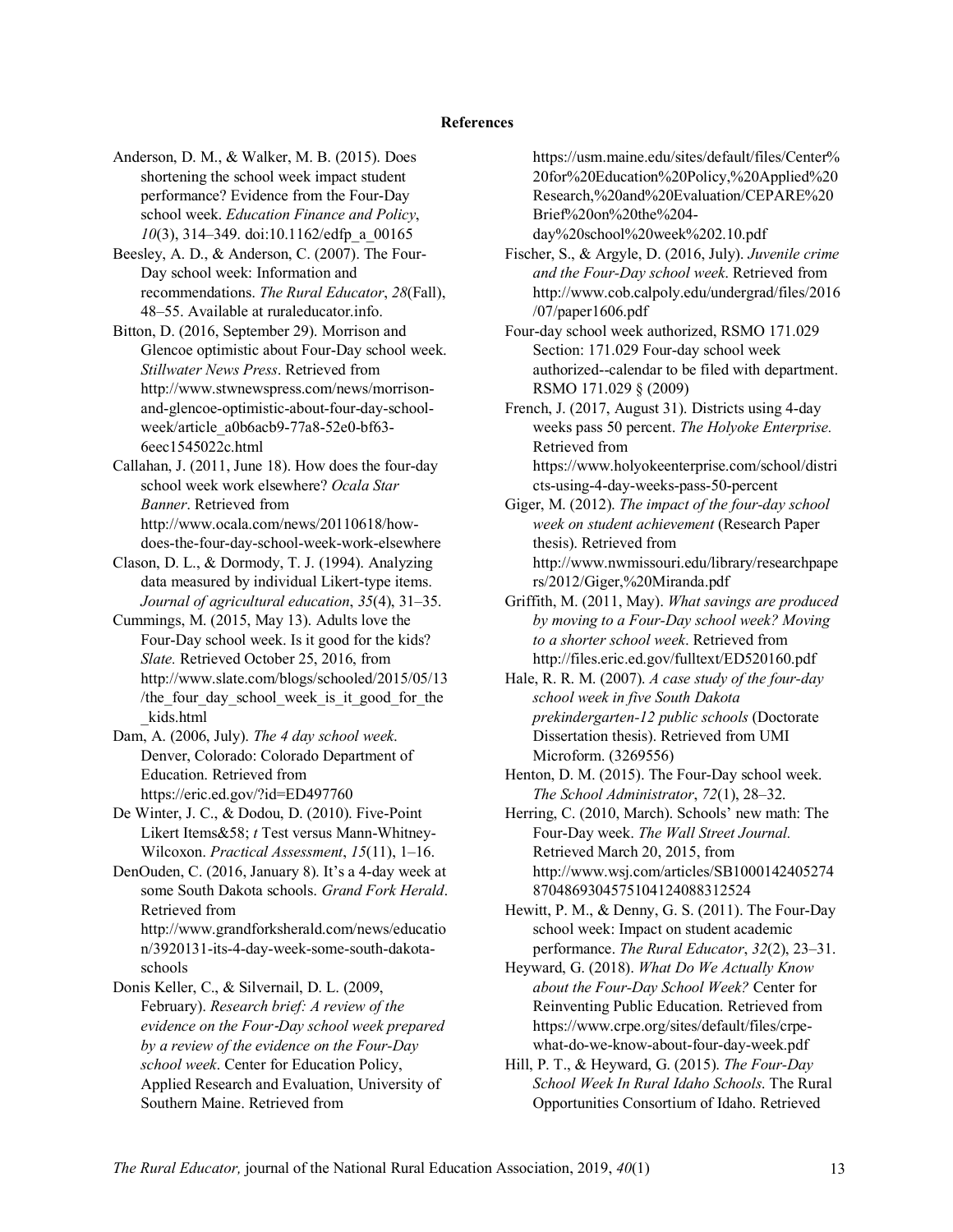from http://www.rociidaho.org/wpcontent/uploads/2015/07/ROCI\_4DayWeek\_Fin al.pdf

Juneau, D. (2011, October). *Four-Day school week report in Montana public schools*. Helena, Montana: Montana Office of Public Instruction.

Layton, L. (2011, October 28). In trimming school budgets, more officials turn to a Four-Day week. *Washington Post*. Retrieved from https://www.washingtonpost.com/local/educatio n/in-trimming-school-budgets-more-officialsturn-to-a-four-dayweek/2011/10/26/gIQABsiXQM\_story.html?utm \_term=.c039967c71a5

Lefly, D. L., & Penn, J. (2011, November). *A comparison of Colorado school districts operating on Four*-*Day and Five*-*Day calendars 2011*. Retrieved from http://www.cde.state.co.us/sites/default/files/doc uments/research/download/pdf/coloradofourdaya

ndfivedaydistricts.pdf

Levin, K. (2016, September 4). More districts experimenting with four-day school week. *The Joplin Globe.* Retrieved October 17, 2016, from http://www.joplinglobe.com/news/local\_news/m ore-districts-experimenting-with-four-dayschool-week/article\_6adda892-725e-11e6-b182 bfc2430abf9d.html

Missouri Department of Elementary and Secondary Education. (2013). *Department of elementary and secondary education school finance*. Retrieved from https://dese.mo.gov/sites/default/files/sf-BSchoolCalendarRequirements.pdf

Monk, D. H. (2007). Recruiting and retaining highquality teachers in rural areas. *The Future of Children / Center for the Future of Children, the David and Lucile Packard Foundation*, *17*(1), 155–174.

Musselman, M. R., Crittenden, M. A., & Lyons, R. P. (2014). A Comparison of Collaborative Practice and Teacher Leadership Between Low-Performing and High-Performing Rural Kentucky High Schools. *The Rural Educator*, *35*(3). Retrieved from http://epubs.library.msstate.edu/index.php/rurale ducator/article/view/342

Newman, Z., Pavolva, U., & Luna, C. (2016, March 10). Many Missouri school districts cite benefits of four-day weeks. Retrieved December 26, 2016, from KOMU News,

http://www.komu.com/news/many-missourischool-districts-cite-benefits-of-four-day-weeks

Parsley, D. & Barton, R. (2015). The Myth of the Little Red Schoolhouse: Challenges and Opportunities for Rural School Improvement *Peabody Journal of Education*, *90*(2), 191- 193. doi:10.1080/0161956X.2015.102210

Plucker, J. A., Cierniak, K., & Chamberlin, M. (2012). *The Four-Day School Week: Nine Years Later* (Volume 10, Number 6). Retrieved from http://ceep.indiana.edu/pdf/PB\_V10N6\_2012\_E PB.pdf

Ray, J. (2003, September 16). Americans resist idea of Four-Day school week. *Gallup.* Retrieved December 30, 2016, from http://www.gallup.com/poll/9256/americansresist-idea-fourday-school-week.aspx

Reeves, K. (1999, March). The Four-Day school week. *American Association of School Administrators*. Retrieved from http://www.aasa.org/SchoolAdministratorArticle .aspx?id=14858

Reinke, J. M. (1987, March). *More with four: A look at the Four Day week in Oregon's small schools*. Retrieved from http://files.eric.ed.gov/fulltext/ED297919.pdf

Richert, K. (2016, May 10). What do the numbers say about four-day school weeks? Idaho Education News. Retrieved from http://www.edweek.org/ew/articles/2015/12/15/ what-do-the-numbers-say-about-four-day.html

Rosenberg, M. (2015, January). What math says about four-day week savings. *School Administrator*, *72*(1), 30–31

Rowland, J. (2014, October). *Number of instructional days/hours in the school year*. Retrieved from http://www.ecs.org/ec-content/uploads/Numberof-Instructional-Days-Hours-in-a-School-Year Revised.pdf

Ryan, M. (2009, November). *Four-Day school week*. Denver, Colorado: Education Commission of the States.

Sagness, R. L., & Salzman, S. A. (1993, October). *Evaluation of the Four-Day school week in Idaho suburban schools*. Jackson, WY. Retrieved from http://files.eric.ed.gov/fulltext/ED362995.pdf

Tharp, T. W., Matt, J., & O'Reilly, F. L. (2016). Is the Four-Day school week detrimental to and student success? *Journal of Education and*